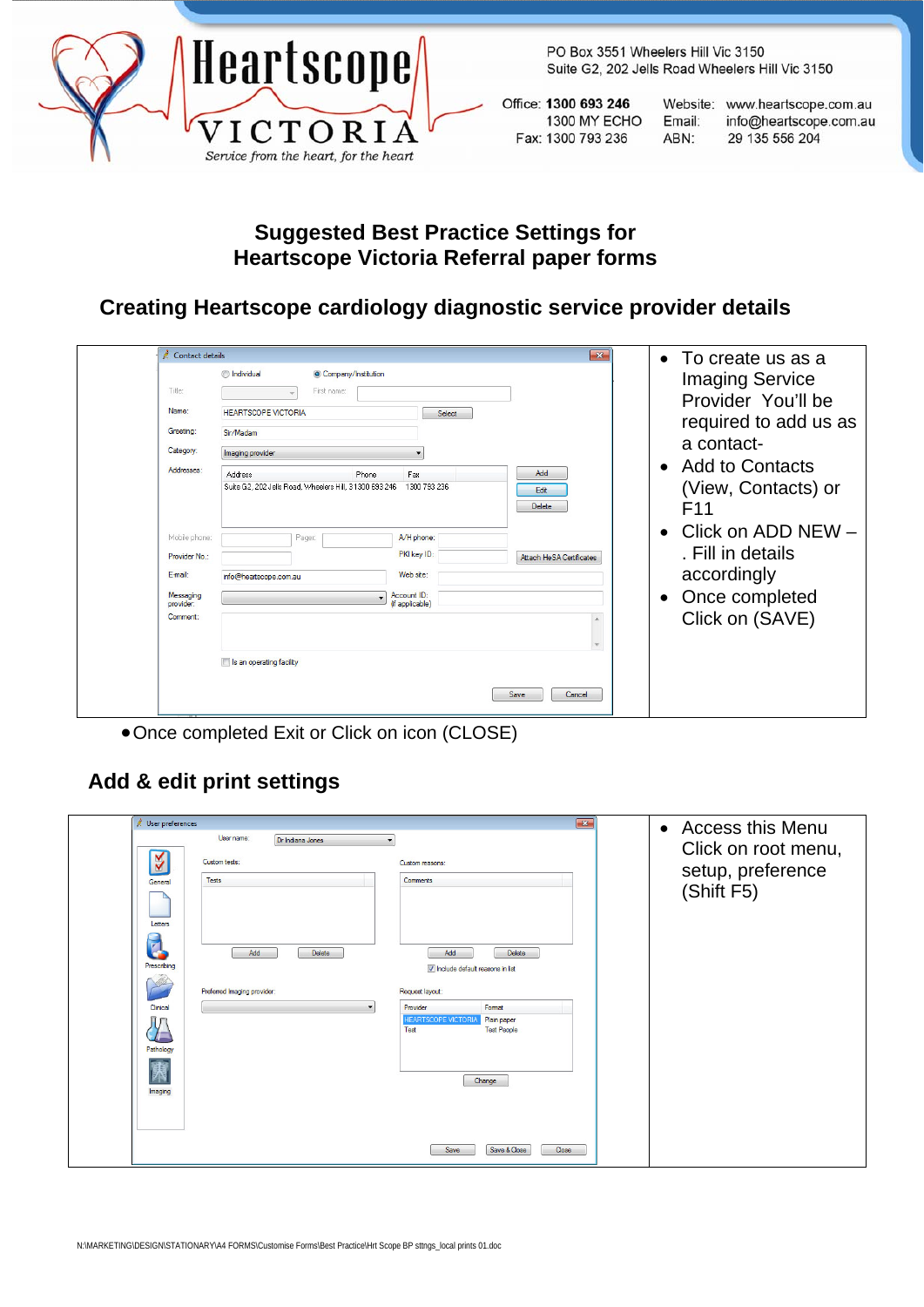

PO Box 3551 Wheelers Hill Vic 3150 Suite G2, 202 Jells Road Wheelers Hill Vic 3150

Office: 1300 693 246 1300 MY ECHO Fax: 1300 793 236

Website: www.heartscope.com.au info@heartscope.com.au Email: 29 135 556 204 ABN:

| User preferences        | User name:                  |                            |                                                                  |                                                     | $\Sigma$       | • Select imaging icon       |
|-------------------------|-----------------------------|----------------------------|------------------------------------------------------------------|-----------------------------------------------------|----------------|-----------------------------|
|                         |                             | Dr Indiana Jones           | $\blacktriangledown$                                             |                                                     |                | (X-Ray) followed by         |
| у<br>Custom tests:      |                             |                            | Custom reasons                                                   |                                                     |                | high-lighting               |
| <b>Tests</b><br>General |                             |                            | Comments                                                         |                                                     |                | <b>HEARTSCOPE</b>           |
|                         |                             |                            |                                                                  |                                                     |                | <b>VICTORIA</b>             |
| Letters                 |                             |                            |                                                                  |                                                     |                | • Click on (CHANGE)         |
|                         |                             | <b>Request layouts</b>     | $\mathbf{x}$                                                     |                                                     |                | • In the request layout     |
| Z                       | Add                         | Available layouts          | Add                                                              | Delete                                              |                | Box dialogue Click on       |
| Prescribing             |                             | Plain paper                | Edit                                                             | te default reasons in list                          |                | (ADD)                       |
|                         | Preferred Imaging provider: |                            | Delete                                                           |                                                     |                |                             |
| Clinical                | <b>HEARTSCOPE VICTORIA</b>  |                            |                                                                  | Format                                              |                | . NB: to Apply this setting |
|                         |                             |                            |                                                                  | <b>ICTORIA</b><br>Plain paper<br><b>Test People</b> |                | to other Doctors, you       |
| Patholog                |                             |                            | Save<br>Cancel                                                   |                                                     |                | will need to Select the     |
|                         |                             |                            |                                                                  |                                                     |                | Doctor – (USER NAME)        |
|                         |                             |                            |                                                                  | Change                                              |                | & Save accordingly          |
| Imaging                 |                             |                            |                                                                  |                                                     |                |                             |
|                         |                             |                            |                                                                  |                                                     |                |                             |
|                         |                             |                            |                                                                  |                                                     |                |                             |
|                         |                             |                            | Save                                                             | Save & Close                                        | Close          |                             |
|                         |                             |                            |                                                                  |                                                     |                |                             |
|                         |                             |                            |                                                                  |                                                     |                |                             |
| Layout details          |                             |                            |                                                                  |                                                     | $\mathbf{x}$   | • Type in Name              |
| Layout name:            |                             | <b>HEARTSCOPE VICTORIA</b> |                                                                  |                                                     |                | "Heartscope Victoria" &     |
|                         | Top                         | Left                       |                                                                  | Top                                                 | Left           | add in numbers              |
| Patient name:           | 49                          | 35                         | Doctor name:                                                     | 117                                                 | 16             | accordingly                 |
| Patient address:        | 56                          | 35                         | Doctor address:                                                  | 123                                                 | 16             | • Click on (SAVE)           |
| Patient D.O.B.:         | 49                          | 132                        | Provider No.:                                                    | 135                                                 | 16             | • NB: Do note that Printer  |
| Patient sex:            | 65                          | 176                        | Copies to:                                                       | 133                                                 | 156            | settings may vary from      |
| Patient Medicare No.:   | 65                          | 132                        | Request date:                                                    | 152                                                 | 156            | printer to printers         |
| Patient DVA No.:        | $\mathbf{0}$                | 0                          | Request ID:                                                      | $\mathbf{0}$                                        | $\overline{0}$ |                             |
| Patient Phone No.:      | 56                          | 132                        | Patient Mobile No.:                                              | 65                                                  | 132            |                             |
|                         | Top                         | Left                       | Width                                                            | Height                                              |                |                             |
| Requested tests:        | 82                          | 16                         | 70<br>20                                                         |                                                     |                |                             |
| Clinical details:       | 82                          | 92                         | 100<br>20                                                        |                                                     |                |                             |
|                         |                             |                            |                                                                  |                                                     |                |                             |
|                         |                             |                            | All measurements are in mm from the top, left comer of the page. |                                                     |                |                             |
|                         |                             |                            |                                                                  | Save                                                | Cancel         |                             |
|                         |                             |                            |                                                                  |                                                     |                |                             |
|                         |                             |                            |                                                                  |                                                     |                |                             |